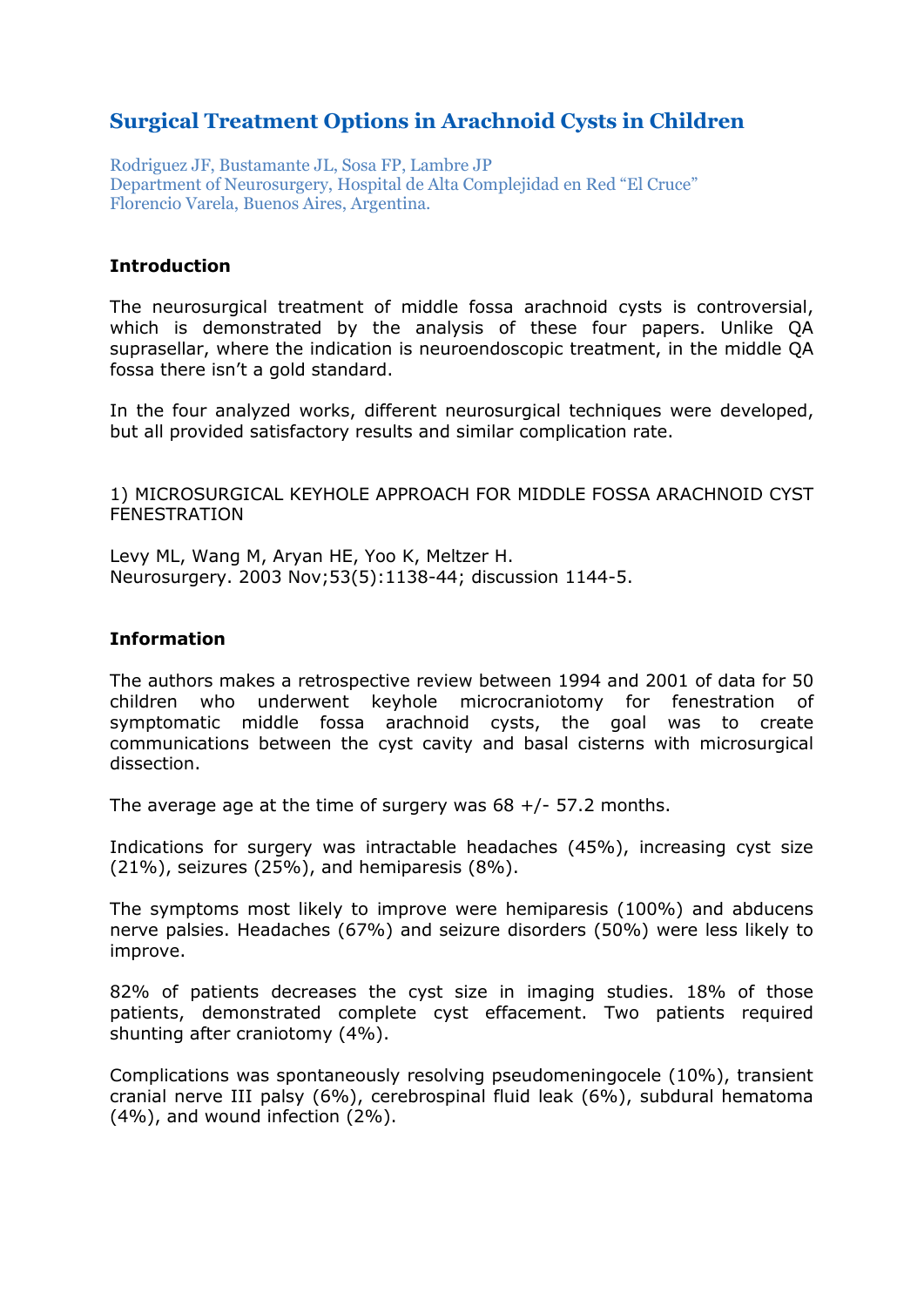# **Analysis**

The authors report the steps of the surgical technique used and focused on the advantage of cyst make new place moving brain parenchyma and the access to different structures.

To compare with endoscopy they highlight the benefits of control of the area with surgically craniectomy (bleeding can be more easy controlled, open procedures permit bimanual manipulation and stereoscopic observation gives the surgeon superior depth perception) and the keyhole is as small as the craniectomies required for endoscope placement.

The advantages over shunting mention the risk of lifelong shunt dependence, with the potential for occlusion and infections.

Size reduction (82%) and decrease of symptoms (95%) are encouraging, but just disappeared 18% of cysts.

2) THE PARALLEL USE OF ENDOSCOPIC FENESTRATION AND A CYSTOPERITONEAL SHUNT WITH PROGRAMMABLE VALVE TO TEAT ARACHNOID CYSTS: EXPERIENCE AND HYPOTESIS

Mottolese C, Szathmari A, Simon E, Ginguene C, Ricci-Franchi AC, Hermier M. J Neurosurg Pediatr. 2010 Apr;5(4):408-14.

# **Information**

Between 1996 and 2005, the authors treated 35 patients with an arachnoid cyst using endoscopic fenestration and placing a programmable shunt. The patients' ages (70% boys and 30% girls) ranged from 2 months to 16 years old.

Of the cyst, 22 (62.9%) were localized in the sylvian fissure, 3 (8,6%) were in the suprasellar region, and 10 (28.6%) were in the posterior fossa.

After surgery, when the MR showed the disappearance of the cyst, the opening pressure of the shunt was gradually increased, and when was attained, shunt removal was planned for at least 6 months later.

The cyst disappeared in 60% of the cases, and a significant reduction in initial volume was observed in 14 patients (40%). In 54% of the cases it was possible to remove the shunt, and there was no recurrence of the cyst, and all the patients have a complete remission of clinical symptoms.

# **Analysis**

This article demonstrate that combining the use of endoscopic fenestration and a programmable cystoperitoneal valve could make it possible to remove the valve, thus providing the opportunity to avoid the shunt dependence, at least a 60 percent of cases. The mean of time to complete disappearance was 4 year. Also the cerebral expansion was observed in all patient in this series.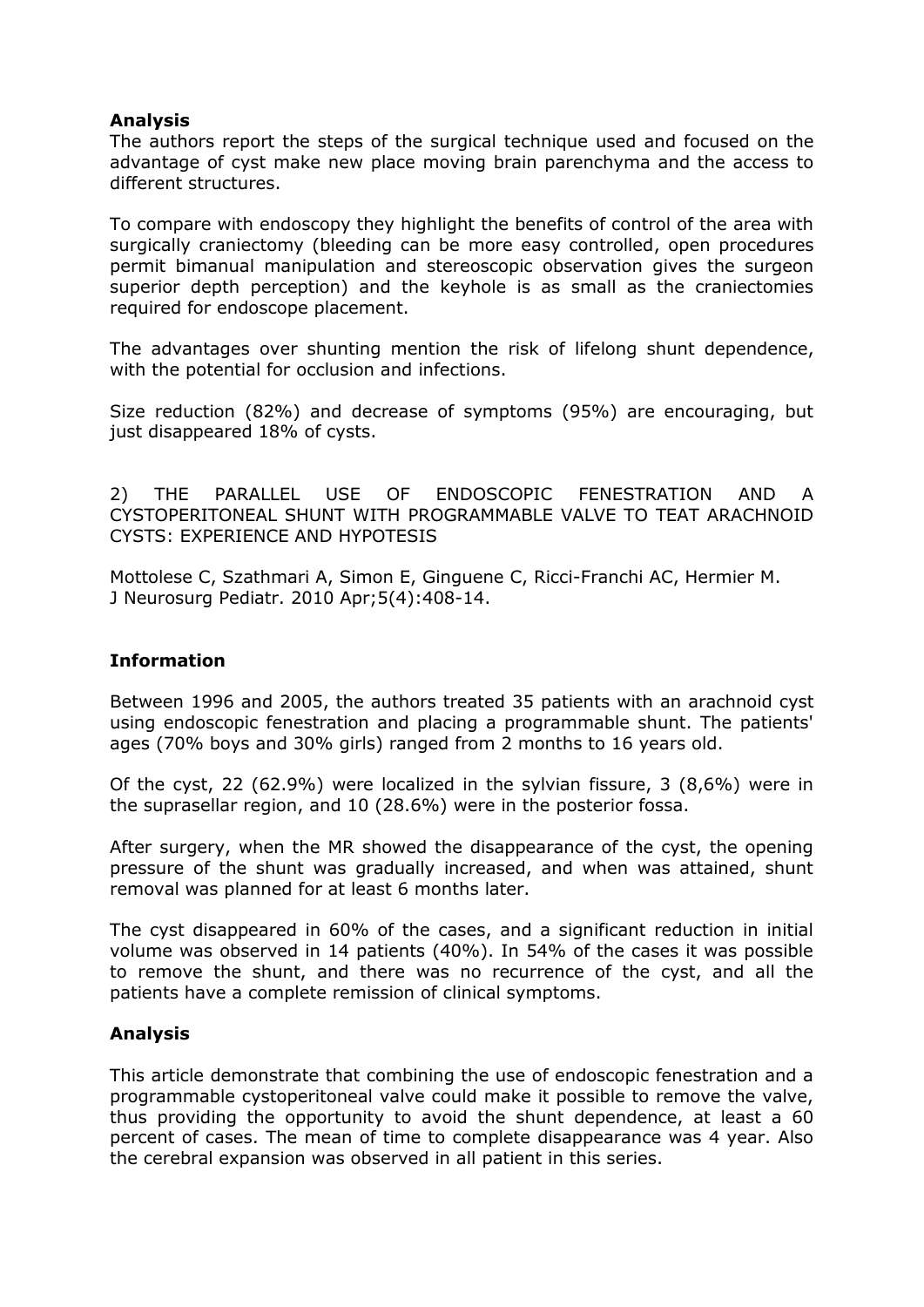3) ENDOSCOPIC TREATMENT OF MIDDLE FOSSA ARACHNOID CYST: A SERIES OF 40 PATIENTS TREATED ENDOSCOPICALLY IN TWO CENTRES

Spacca B, Kandasamy J, Mallucci CL, Genitori L. Childs Nerv Syst. 2010 Feb;26(2):163-72.

# **Information**

Between 2001 and 2007 the data of 40 patients (mean age 7.8 years) were retrospectively reviewed with prospective follow-up (mean 21 months). They were treated for middle fossa arachnoid cyst with endoscopic fenestration in two centers of pediatric neurosurgery in Italy and United Kingdom.

All patients had a unilateral cyst (28 left side and 12 on the right side).

The authors divided the clinical presentation into five categories: focal neurology (20%), intracranial hypertension (37.5%), skull deformity (22.5%), functional symptoms (27.5%) and others like dizziness (17.5%). They related their specify surgical technique.

A satisfactory outcome was obtained in 92.5%, a complete resolution of the preoperative sign and symptoms in 62.5% and a significant improvement in 30%. The most likely symptom to improve was headache 93.3%.

The cyst disappeared completely in 5 patients (12.5%), 24 (60%) showed a reduction in size and were unchanged in 9 patients (22.5%). Two patients demonstrated a small increase in size but they were completely asymptomatic. Four patients (10%) required further surgical treatment. Four patients experienced a post-traumatic intracystic bleeding after surgery.

# **Analysis**

The authors recommend the endoscopic approach as the fist line management to the middle fossa arachnoid cyst, offers comparable results to shunts and craniotomy in term of symptom control, they obtained a good clinical outcome with complete recovery or significant improvement in 37 patients (92.5%).

Compared to open craniotomy, endoscopic fenestration is performed though a single burr hole. Compared with cyst shunting, obviating the requirement for an implant device with the inherent risks (infections and mechanical dysfunctions). The main complication was subdural hygroma (12.5%) and requiring surgical treatment with subduro-peritoneal shunt.

The rate of complete radiological resolution of the cyst is probably lower than in the other alternatives techniques.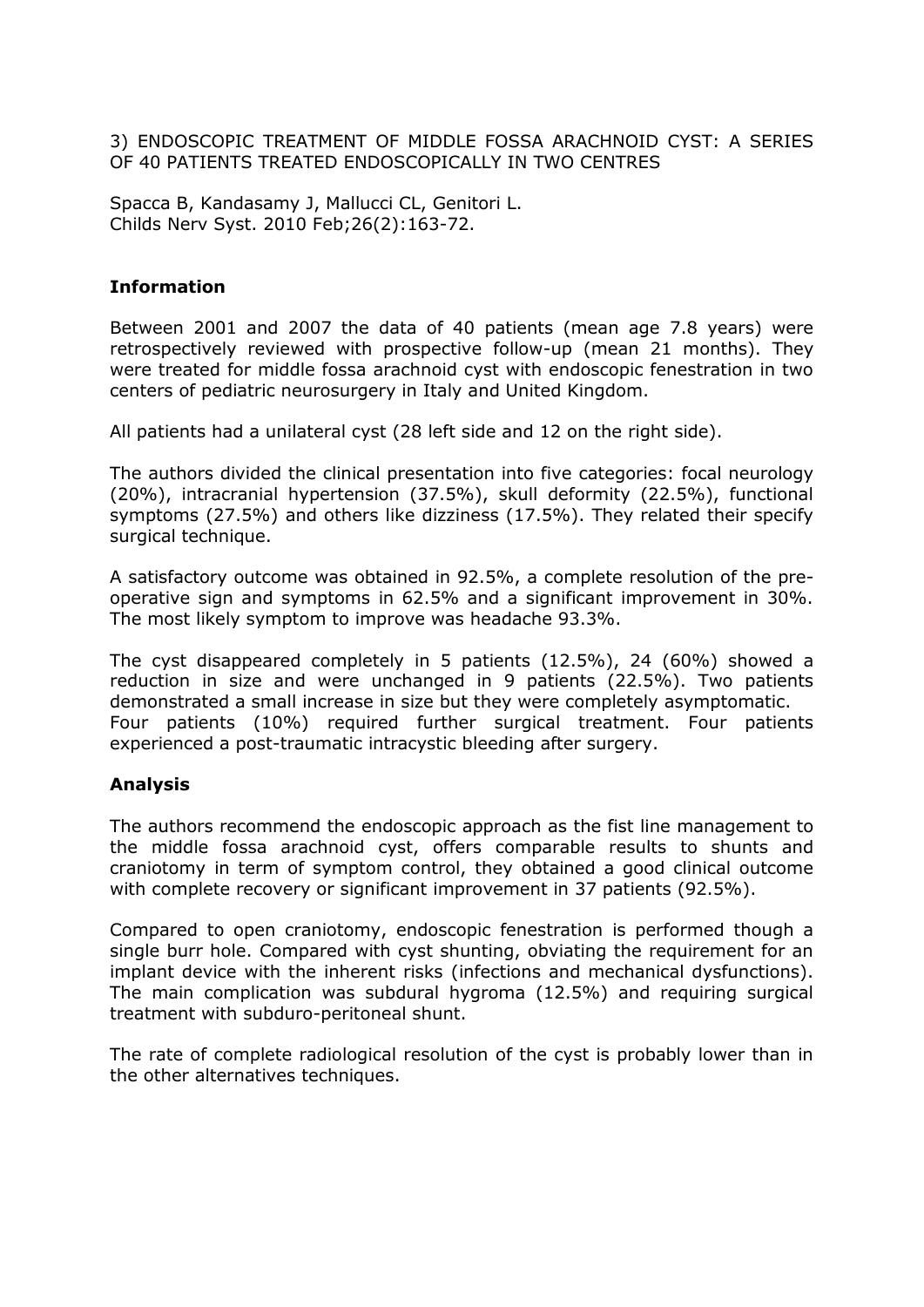4) LIMITS OF ENDOCOPIC TREARTMENT OF SYLVIAN ARACHNOID CYST IN CHILDREN

Di Rocco F, R James S, Roujeau T, Puget S, Sainte-Rose C, Zerah M. Childs Nerv Syst. 2010 Feb;26(2):155-62.

#### **Information**

The authors present their experience in the endoscopic treatment of the sylvian arachnoid cyst, focusing on the limits and complications of this approach.

17 children (mean age 4.4 years)have been treated using a purely temporal endoscopic approach on between 2006 and 2008. The preoperative evaluation consisted in MRI. Clinical signs and symptoms were headaches in 9 children, macrocrania in 8, temporal bulging in 3, mental retardation in 2, and seizures in 2. Four children had already been operated.

The cysto-cisternostomy is performed between the optic nerve and the carotid artery and/or between the carotid artery and the oculomotor nerve and/or under the third nerve.

An early postoperative ct scan was performed in all cases. Patients are systematically controlled 3 and 6 months and 1, 2, and 3 years after surgery. In the immediate postoperative time, 3 children worsened with intracranial hypertension. The imaging control showed an ipsilateral hemispheric subdural collection. A subdural-peritoneal shunt was placed and removed 6 month later. The mean follow-up period was 23 month. The headaches had all disappeared postoperatively. The head circumference growth stabilized or returned to the normal rates. The antiepileptic treatment of the 2 epileptic patients could be reduced. The psychomotor development improved in one of the two children. A radiological reduction of the cyst was found in all but 6 children whose cyst volume was unchanged.

# **Analysis**

The endoscopic techniques have been successfully used in arachnoid cyst in others locations. In the authors serial was no need to change for an endoscopically assisted microsurgery. The endoscope offers the advantage of a close and precise visualization of the stomia. The main limitation of the procedure is anatomical due to the relation of the cyst with the basal cisterns and to the temporal lobe displacement. Other limitation is that a bleeding can rapidly and dramatically reduce the vision, consequently complicating or making impossible to continue the procedure. This technique avoids an excessive drainage of the cyst fluid which, together with the minimal opening of the superficial cyst wall, may reduce the incidence of symptomatic subdural CSF collection and the use of CSF shunting devices.

# **Discussion**

In our experience, the surgical indication is reserved only for symptomatic patients, we disagree with preventive surgery.